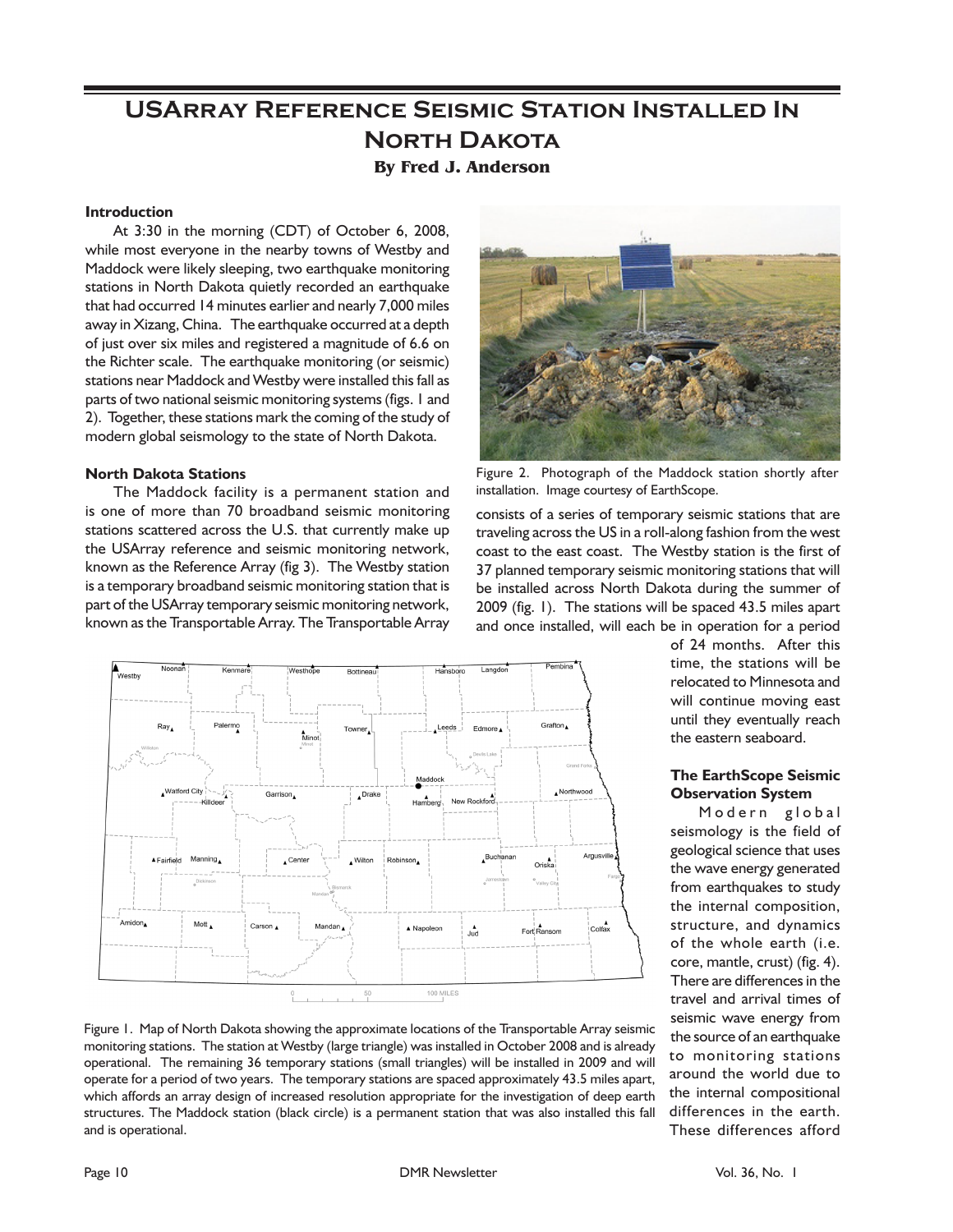

Figure 3. Locations of current and planned USArray reference seismic monitoring stations in the U.S. The Maddock, ND station is just one of what eventually will be more than 100 permanent stations that form a network that is often referred to as the "backbone." Many of the stations in this system are linked to other multi-element seismic monitoring networks such as the Global Seismographic Network and US Atomic Energy Detection System.

geologists, geophysicists, and seismologists the opportunity to investigate and more fully understand the internal dynamics of the earth. The USArray is part of Project EarthScope, a National Science Foundation-funded study with the objective of imaging and characterizing the earth's crust across the entire US. Similar to astronomers gazing at the night sky in search of astronomical phenomena, the EarthScope project modifies this principle by essentially turning the "telescope" towards the ground to look and listen inwards CRUST rather than outwards.

#### **Reference Seismic System**

Each reference network seismic monitoring station in the USArray consists of a buried seismometer and vault which houses auxiliary MANTLE<sup>®</sup> sensors and power and data management components (fig. 5). Stations are continuously reckoned with a permanent GPS receiver. The data collected from regional and teleseismic earthquakes is communicated via satellite or cellular communications through the internet or direct connection to the internet to a computerized data management center located at the University of Washington in Seattle. This station configuration provides secure and continuous real-time seismic monitoring and telemetered data to the global seismological community and the interested everyday user via the internet.

reference station is a Streckeisen STS-2 three-component broadband seismometer that is capable of sensing ground motions over a frequency band of 0.01 Hz to 15 Hz (fig. 6). The seismometer at the Westby temporary station is a Gurlap CMG3T broadband seismometer with similar ground motion sensing capabilities as the Streckeisen STS-2 but has a more durable design suitable for temporary monitoring locations (fig. 7).

#### **Recorded Earthquakes**

The TA network station near Westby and the USArray reference station near Maddock have recorded the wave energy released from four earthquakes since their installation (fig. 8). The first event was the earthquake that was centered in China and mentioned at the

beginning of this article. The second event recorded was a magnitude 6.1 event with an epicenter located in the Virgin Islands on Saturday, October 11, 2008 at 5:40 A.M. CDT. This earthquake is reported to have occurred at a depth of 18 miles. The seismic wave energy from this earthquake was recorded in North Dakota at 5:48 A.M., just under



Figure 4. Generalized internal structure of the earth. The earth's solid metallic inner core is surrounded by a liquid metallic outer core. A rocky mantle surrounds the core and is capable of flow. The earth's crust is the thin outer shell of the planet and consists of continental and oceanic crust. These seismic stations detect and measure the energy waves released during earthquakes that travel through the earth.

The seismometer installed at the Maddock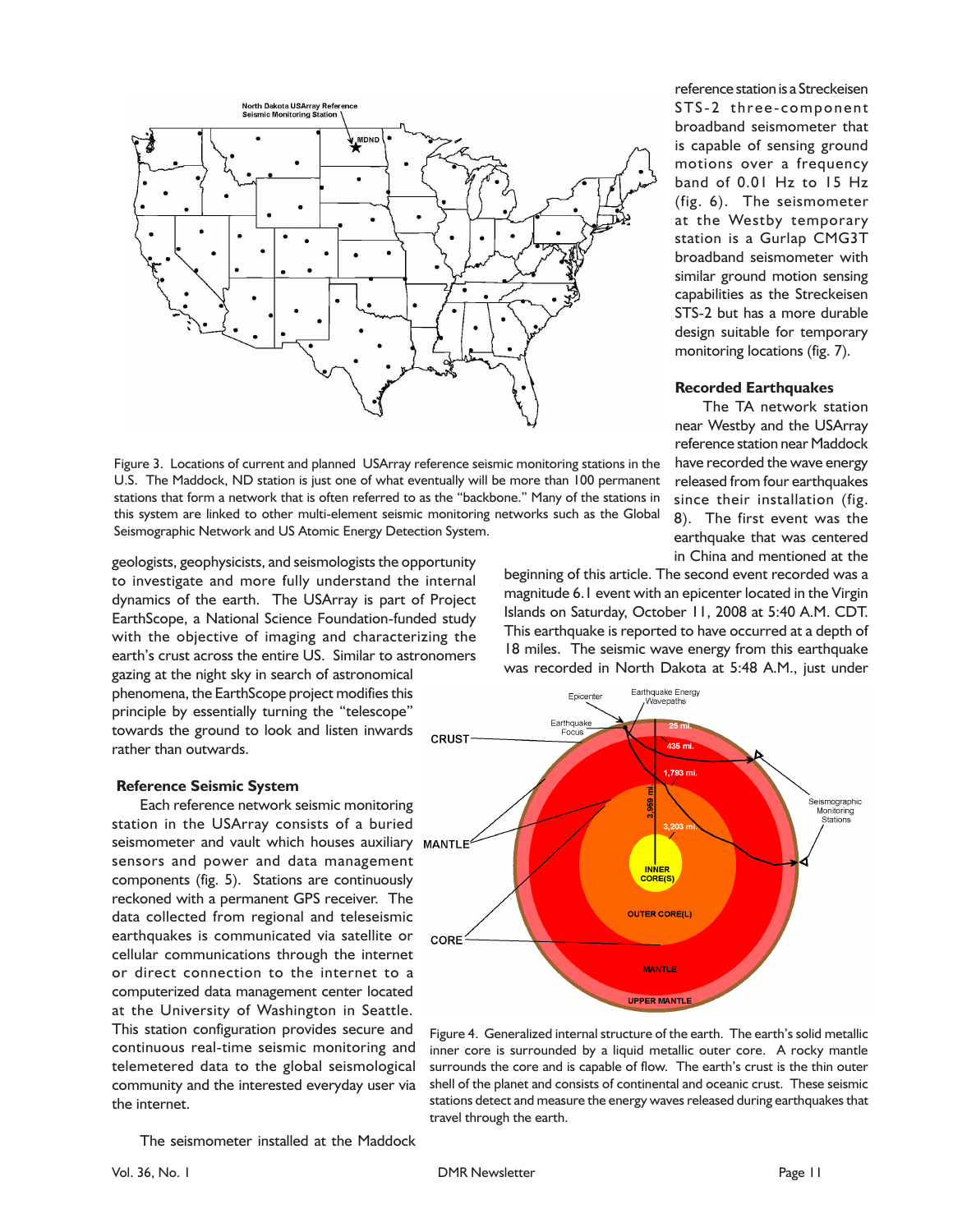



Figure 5. On the left: instrumentation and auxiliary sensors installed in the upper vault section of the Maddock station. On the right: seismometer installed on a concrete pad at a depth of about six feet in the lower vault section of the Maddock station. Images courtesy of EarthScope, 2008.

eight minutes after the earthquake had occurred. The third event was a magnitude 6.5 earthquake with an epicenter near the west coast of Mexico at Chiapas on Thursday, October 16, 2008 at 2:41 P.M. CDT. This earthquake is reported to have occurred at a depth of just over 46 miles. The energy released from this earthquake, in the form of seismic waves, was recorded in North Dakota at 2:48 P.M. CDT, approximately six-and-a-half minutes after the earthquake occurred. The fourth event was a magnitude 7.1 earthquake with an epicenter near Fiji and the Tonga Islands in the southern Pacific Ocean. This earthquake occurred on Sunday, October 19, 2008 at 12:10 A.M. CDT at a depth of nearly 27 miles. The event was recorded in

North Dakota at 12:23 P.M. CDT approximately 13 minutes after the earthquake occurred.

Now that we have a seismic monitoring station in North Dakota, it will be possible to answer very specific questions related to earthquakes and seismology in the state. These questions range from a more accurate understanding of earthquake wave arrival times to a greater understanding of the deeper structure of the earth beneath the Williston Basin and the entire state. We have always said that North Dakota is located in an extremely stable part of the North





Figure 6. Streckeisen STS-2 three-component broadband seismometer. This type of seismic monitoring instrument has been installed at the Maddock USArray reference network station and is currently operational. Image courtesy of EarthScope, 2008.

Figure 7. Gurlap CMG3T broadband seismometer. This more durable type of seismic monitoring instrument has been installed at the Westby station as part of the Transportable Array (TA) network and is also currently operational. Image courtesy of EarthScope, 2008.